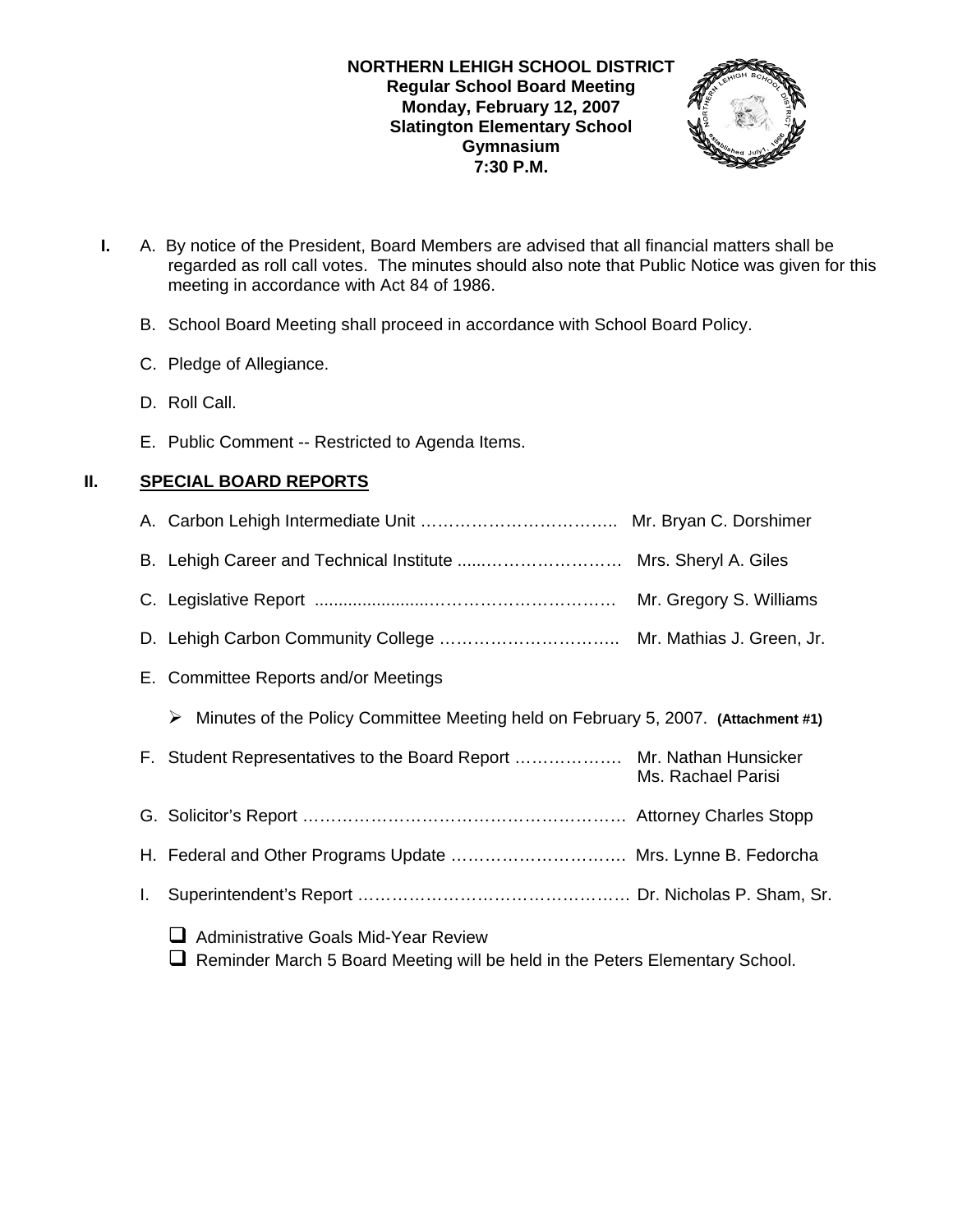### **III. PERSONNEL**

- A. Substitutes
	- 1. Instructional

Approve the following substitute teachers for the 2006-2007 school year at the 2006-2007 substitute teacher rates of \$80.00 for 1-10 non-consecutive days; \$90.00 for 11-20 nonconsecutive days; and \$105.00 for 21+ non-consecutive days:

Marissa Walters\*

### *\*Pending verification of health physical.*

B. Unpaid Volunteer Aides

 Approve the following unpaid volunteer aide at Peters Elementary for the 2006-2007 school year:

Paul Eible

### **IV. CONFERENCES**

- A. Doug Reynolds\* Emerging Technologies February 27, March 27 and April 24, 2007 CLIU #21 Schnecksville, PA – Registration: \$150.00 - Total Approximate Cost: \$150.00 – Funding: Title IID **(Attachment #2)**
- B. Karen Beltz Tides of Change March 6 & 7, 2007 CLIU #21 Schnecksville, PA Registration: \$200.00 - Total Approximate Cost: \$200.00 – Funding: Slatington Elementary Building Budget **(Attachment #3)**
- C. Sharon Karpiszin Tides of Change March 6 & 7, 2007 CLIU #21 Schnecksville, PA Registration: \$200.00 - Total Approximate Cost: \$200.00 – Funding: Peters Elementary Building Budget **(Attachment #4)**

 **\* Due to a possible work stoppage, registration for these conferences will not take place until the last possible moment.** 

### **V. POLICY**

### A. Board Policy – First Reading

- 1. Approve revisions to existing school board policy #609 Finances: Investments, as presented after first reading. **(Attachment #5)**
- 2. Approve new school board policy #100 Programs: Strategic Plan, as presented after first reading. **(Attachment #6)**

### **VI. CURRICULUM AND INSTRUCTION**

- **VII. OLD BUSINESS**
- **VIII. NEW BUSINESS**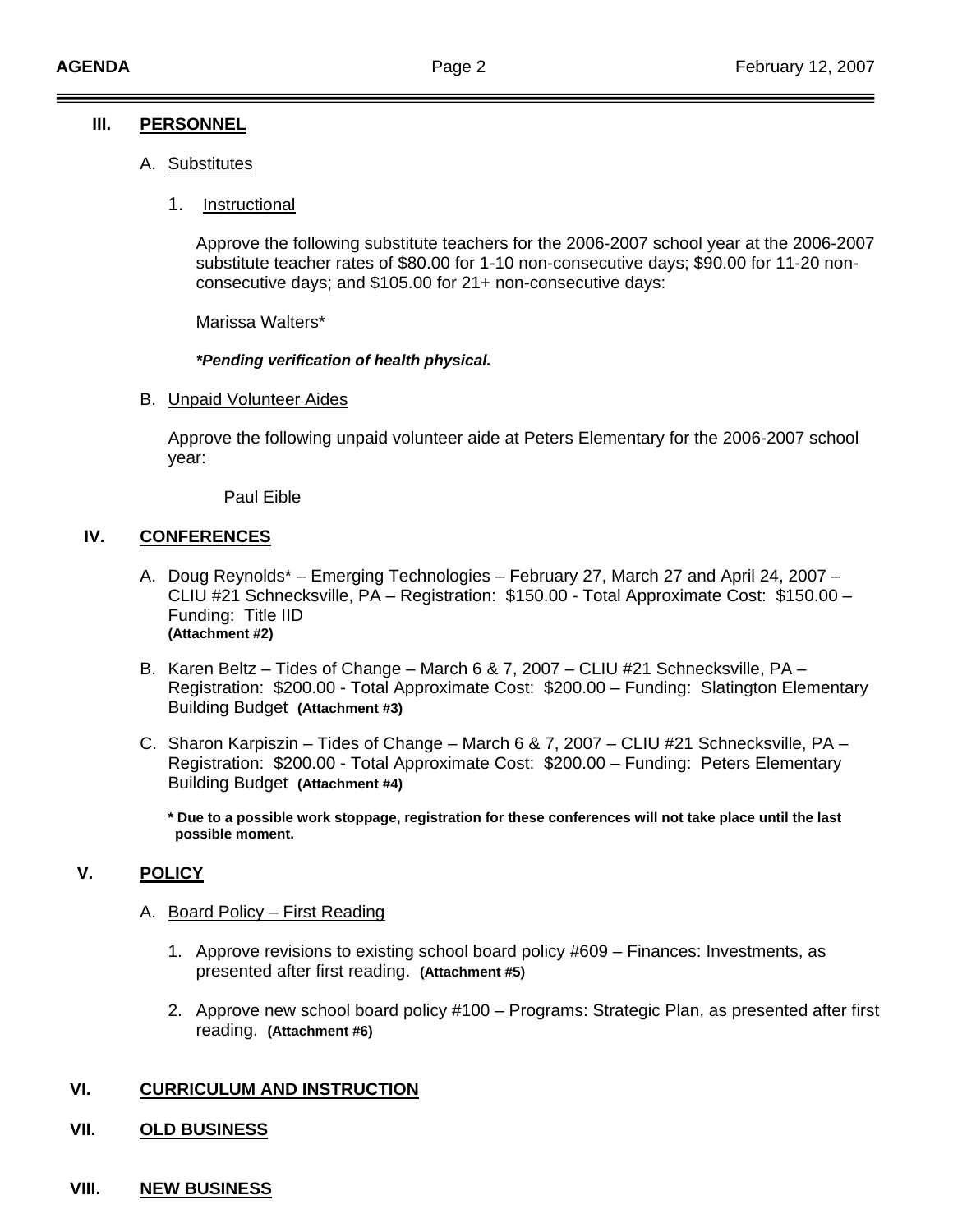A. Approve to ratify a four-year Collective Bargaining Agreement between the Northern Lehigh School District and the Northern Lehigh Education Association, effective September 1, 2006 through August 31, 2010.

### **IX. FINANCIAL**

- A. Approve the Following Financial Reports:
	- 1. General Fund month of January
	- 2. Athletic Fund month of January
	- 3. Capital Reserve month of January
	- 4. Cafeteria Fund month of January
	- 5. NLHS Student Activities Account month of January
	- 6. NLHS Scholarship Account month of January
	- 7. NLMS Student Activities Account month of December & January.
- B. Approve the Following List of Bills:
	- 1. General Fund months of January and February
	- 2. Athletic Fund month of January
	- 3. Cafeteria Fund month of February
- C. Approve to enter into an agreement with Hutchinson, Gillahan & Freeh, P.C. for auditing services for the year 2006-2007 at a cost of:

 \$18,900.00 Base Fee \$2,250.00 Single Audit \$750.00 AFR (if desired) \$70.00 Per Hour Additional Services

### **(Attachment #7)**

- D. Approve to authorize proper officials to solicit proposals (RFP) for physician services for athletic and state mandated student physicals.
- E. Approve to authorize the proper officials to solicit bids for DIESEL FUEL, #2 HEATING FUEL AND UNLEADED GASOLINE for the period July 1, 2007 thru June 30, 2008.
- F. Approve to authorize the proper officials to solicit bids for UPGRADE TO HIGH SCHOOL SECURITY-VIDEO SYSTEM.
- G. Approve to authorize the proper officials to solicit bids for IMPROVEMENTS TO PETERS ELEMENTARY POTABLE WELL. (Required to bring well up to code. Bids will be solicited if estimates indicate need.)
- H. Approve to authorize the proper officials to solicit bids for RESURFACING OF TRACK AND FIELD EVENT RUNWAYS.
- I. Approve to authorize the proper officials to solicit bids for HIGH SCHOOL EMERGENCY GENERATOR SYSTEM.
- J. Approve to authorize administration to advertise the intent to adopt a resolution for the front end referendum question as required by Act I of 2006.